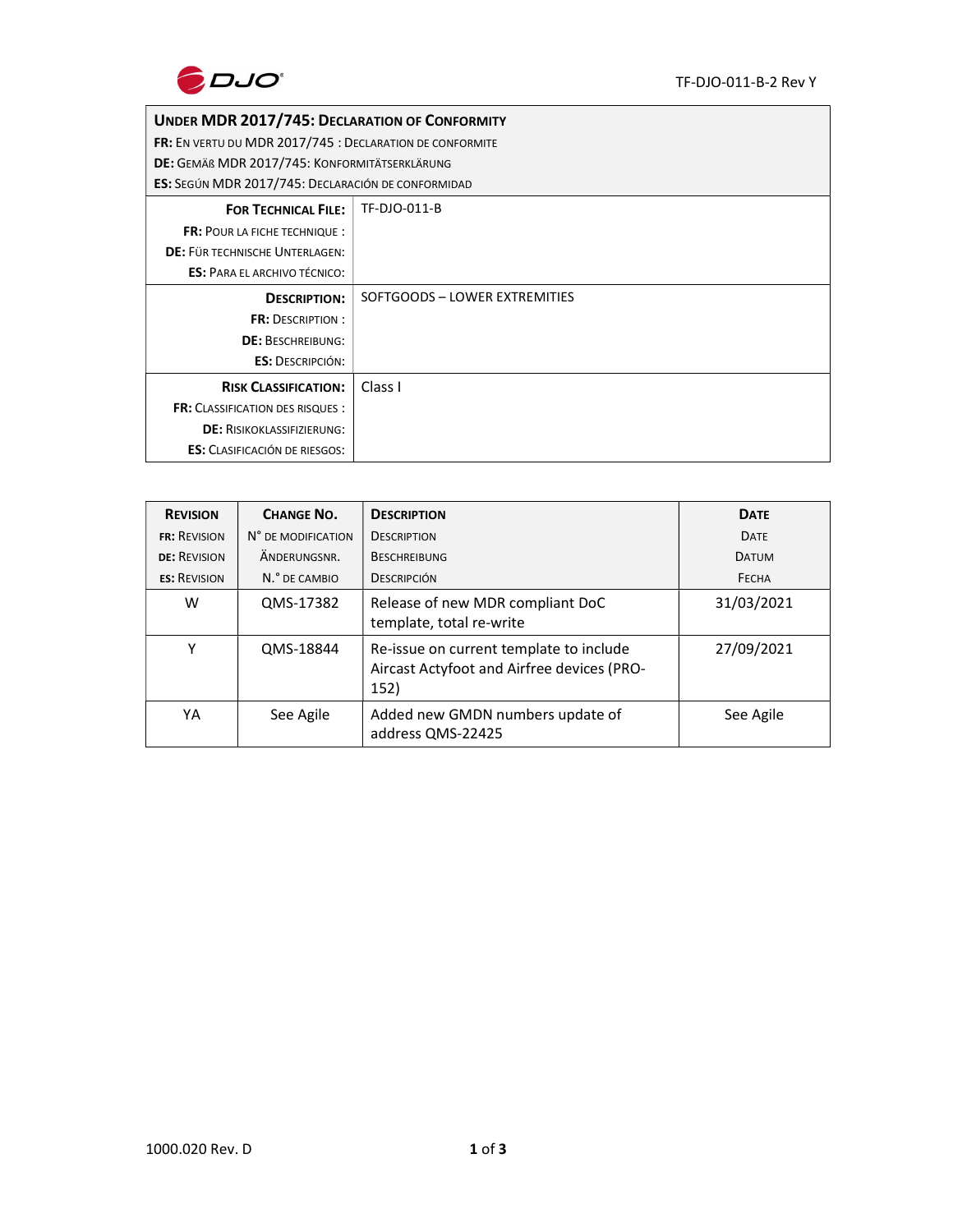

| <b>DECLARATION OF CONFORMITY</b>                               |                                                                                                                                                                                                                                       |  |  |  |
|----------------------------------------------------------------|---------------------------------------------------------------------------------------------------------------------------------------------------------------------------------------------------------------------------------------|--|--|--|
| <b>FR: DECLARATION DE CONFORMITÉ</b>                           |                                                                                                                                                                                                                                       |  |  |  |
| <b>DE: KONFORMITÄTSERKLÄRUNG</b>                               |                                                                                                                                                                                                                                       |  |  |  |
| <b>ES: DECLARACIÓN DE CONFORMIDAD</b>                          |                                                                                                                                                                                                                                       |  |  |  |
| <b>MANUFACTURER</b>                                            | DJO, LLC                                                                                                                                                                                                                              |  |  |  |
| <b>FR: FABRICANT</b>                                           | 5919 Sea Otter Place<br>Suite 200                                                                                                                                                                                                     |  |  |  |
| <b>DE: HERSTELLER</b>                                          | Carlsbad, CA 92010                                                                                                                                                                                                                    |  |  |  |
| <b>ES: FABRICANTE</b>                                          | <b>USA</b>                                                                                                                                                                                                                            |  |  |  |
| <b>EU AUTHORIZED REPRESENTATIVE</b>                            | <b>MDSS GmbH</b>                                                                                                                                                                                                                      |  |  |  |
| <b>FR: REPRÉSENTANT AGRÉÉ POUR L'UNION EUROPÉENNE</b>          | Schiffgraben 41                                                                                                                                                                                                                       |  |  |  |
| <b>DE: AUTORISIERTER VERTRETER IN DER EU</b>                   | 30175 Hannover<br>Germany                                                                                                                                                                                                             |  |  |  |
| <b>ES: REPRESENTANTE AUTORIZADO EN LA UE</b>                   |                                                                                                                                                                                                                                       |  |  |  |
| <b>PRODUCT</b>                                                 | SOFTGOODS - LOWER EXTREMITIES                                                                                                                                                                                                         |  |  |  |
| <b>FR: PRODUIT</b>                                             |                                                                                                                                                                                                                                       |  |  |  |
| <b>DE: PRODUKT</b>                                             |                                                                                                                                                                                                                                       |  |  |  |
| <b>ES: PRODUCTO</b>                                            |                                                                                                                                                                                                                                       |  |  |  |
| <b>PART NUMBER LIST</b>                                        | TF-DJO-011-B-Master-Data                                                                                                                                                                                                              |  |  |  |
| <b>FR: LISTE DE REFERENCES</b>                                 |                                                                                                                                                                                                                                       |  |  |  |
| <b>DE: LISTE DER TEILENUMMERN</b>                              |                                                                                                                                                                                                                                       |  |  |  |
| <b>ES:</b> LISTA DE NÚMEROS DE PIEZAS                          |                                                                                                                                                                                                                                       |  |  |  |
| <b>MDR RISK CLASSIFICATION</b>                                 | Class I                                                                                                                                                                                                                               |  |  |  |
| <b>FR: CLASSIFICATION DES RISQUES DU REGLEMENT MDR</b>         |                                                                                                                                                                                                                                       |  |  |  |
| <b>DE: MDR-RISIKOKLASSIFIZIERUNG</b>                           |                                                                                                                                                                                                                                       |  |  |  |
| <b>ES:</b> CLASIFICACIÓN DE RIESGOS DEL INFORME DE DISPOSITIVO |                                                                                                                                                                                                                                       |  |  |  |
| MÉDICO (MDR)                                                   |                                                                                                                                                                                                                                       |  |  |  |
| <b>RED CLASSIFICATION</b>                                      | N/A                                                                                                                                                                                                                                   |  |  |  |
| <b>FR: CLASSIFICATION RED</b>                                  |                                                                                                                                                                                                                                       |  |  |  |
| <b>DE: RED-KLASSIFIZIERUNG</b>                                 |                                                                                                                                                                                                                                       |  |  |  |
| <b>ES:</b> CLASIFICACIÓN ROJA                                  |                                                                                                                                                                                                                                       |  |  |  |
| <b>CONFORMITY ASSESSMENT ROUTE</b>                             | Annex IX                                                                                                                                                                                                                              |  |  |  |
| <b>FR:</b> VOIE D'EVALUATION DE LA CONFORMITE                  |                                                                                                                                                                                                                                       |  |  |  |
| <b>DE: WEG DER KONFORMITÄTSBEWERTUNG</b>                       |                                                                                                                                                                                                                                       |  |  |  |
| <b>ES:</b> RUTA DE EVALUACIÓN DE CONFORMIDAD                   |                                                                                                                                                                                                                                       |  |  |  |
| GMDN(s)                                                        | 10279, 10668, 12099, 30878, 31050, 31724, 35647,<br>36206, 36228, 37470, 41065, 41435, 41575, 44851,<br>45065, 45606, 59049, 31724, 61907, 13544                                                                                      |  |  |  |
| <b>UMDNS</b>                                                   | 10-153, 10-284, 10-668, 11-095, 11-315, 12-099, 12-936,<br>13-565, 13-623, 13-624, 13-684, 13-685, 13-785, 13-789,<br>17-873, 17-874, 17-930, 28-205, 28-821, 28-822, 28-830,<br>28-842, 28-857, 28-864, 28-866, 16-012, 12944, 31041 |  |  |  |
| <b>BASIC UDI-DI</b>                                            | See TF-DJO-011-B-Master-Data                                                                                                                                                                                                          |  |  |  |
| <b>SRN</b>                                                     | N/K                                                                                                                                                                                                                                   |  |  |  |